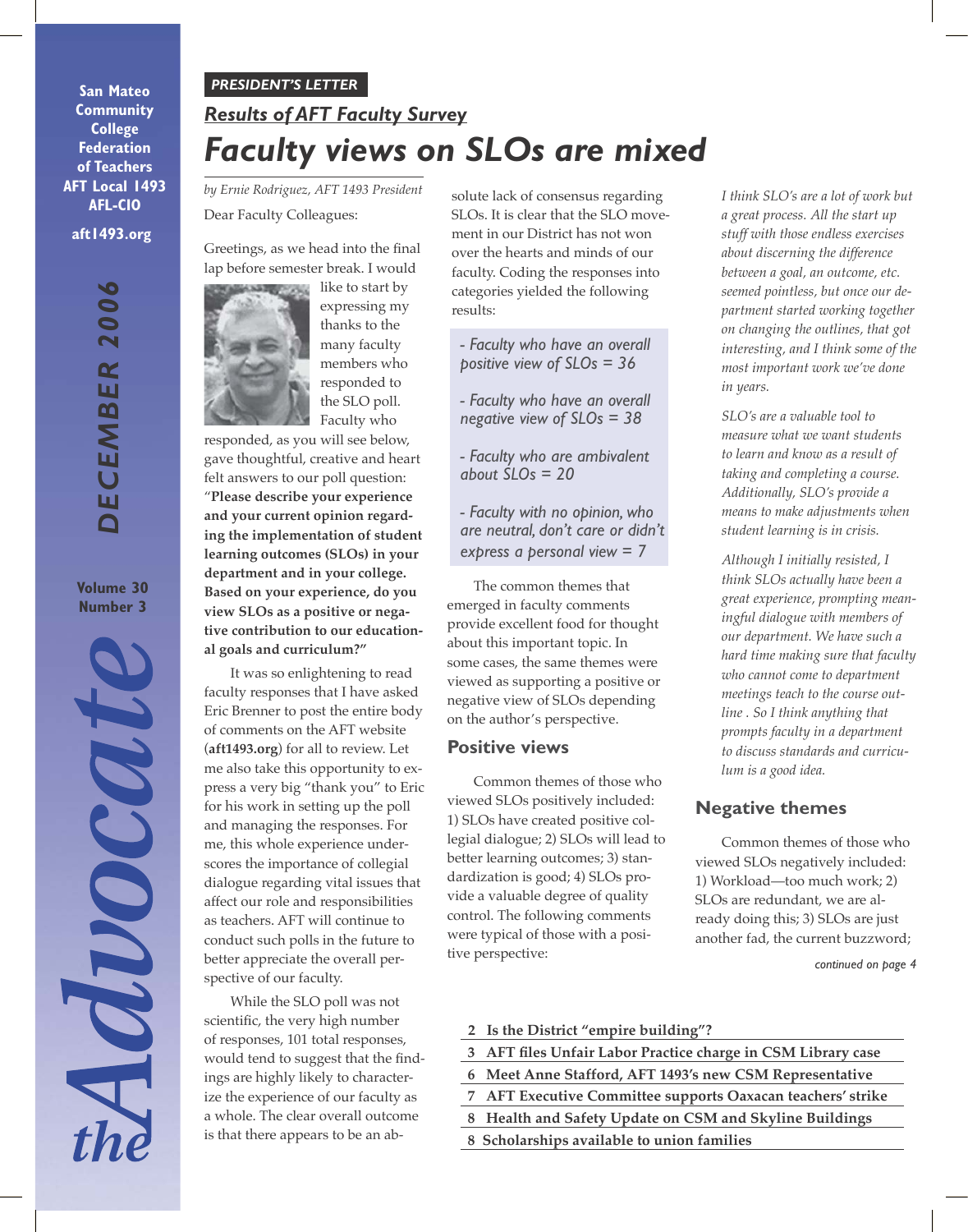DECEMBER 2006

**San Mateo Community College Federation of Teachers AFT Local 1493, AFL-CIO** 1700 W. Hillsdale Blvd. San Mateo, CA 94402 (650) 574-6491 aft1493.org

**Editor**  Eric Brenner, Skyline, x4177

**Editorial Board** Eric Brenner, Skyline, x4177 Dan Kaplan, x6491

**President**  Ernie Rodriguez, CSM, x6640

**Co-Vice Presidents** Katharine Harer, Skyline, x4412 Teeka James, CSM, x6390

**Secretary** Alma Cervantes, Skyline, x4368

**Treasurer** Dave Danielson, CSM, x6376

**Chapter Chairs** Chip Chandler, Skyline, x4286 Rick Hough, Skyline, x4193 Yaping Li, CSM, x6338 Ron Brown, CSM, x6691 Monica Malamud, Cañada, x3442

#### **Executive Committee Reps.**

Nina Floro, Skyline, x4414 Karen Olesen, Cañada, x3415 Anne Stafford, CSM, x6348

#### **Part-timer Reps.**

Victoria Clinton, Cañada, x3392 Sandi Raeber, CSM, x6665 Joan Connors, Skyline, x7301x19468 Dietra Prater Slack, Sky., x7301x19216

**Chief Grievance Officer** John Kirk, CSM, x6386

**Chief Negotiator** Joaquin Rivera, Skyline, x4159

**Executive Secretary** Dan Kaplan, x6491 kaplan@smccd.net

**B** SOVINK

## *Is the District "empire building"?* **New Construction Planning Department**

In August 2006, our Board of Trustees quietly approved formation of the new Construction Planning Department. In September, I was invited to meet with Vice Chancellor Harry Joel who explained that the rationale for creating the new department was that the Swinerton Company, overseers of planning and implementation for the first Bond measure, wanted too much money to perform the same function for the second Bond. The Chancellor then decided it would be more cost effective to create an in-house department to be funded primarily out of Bond money. *by Ernie Rodriguez, AFT 1493 President*

### **Will positions continue after bond money ends?**

Vice Chancellor Joel explained that part of the reason for asking me to meet was concern that AFT would see this move, which required adding six new District Office positions, as "empire building." The Vice Chancellor also stated that a number of these positions would perform functions other than Bond implementation and that the portion of salaries involved in non-Bond related activities could not, therefore, come from Bond money. When asked if these positions would be terminated following implementation of the second Bond in mid-2012, the Vice Chancellor stated that he was not sure but that discontinuing these positions, at that time, was certainly an option.

### **AFT asks more questions**

Following this meeting, as some faculty began to express concern about the creation of this new department, your Union Executive Committee asked that I forward a number of questions to the District Office to seek clarification of the number of positions being created and the cost, out of general fund money, to support the portion of these positions involved in non-Bond funded activities. Specifically, the following information was requested:

1. A full delineation of the new District Office positions being created to staff this department including salaries for these positions and a breakout of how much funding of salaries will come directly from the Bond and how much will come from the District general fund or other funding sources.

2. A detailed description of both Bond related and non-Bond related duties for each of these new positions, including the percentage of time for each position that will be exclusively devoted to Bond oversight and implementation duties and the percentage of time to be devoted to non-Bond related duties.

In addition, the Executive Committee voted unanimously to recommend that these positions be terminated immediately upon completion of Bond 2 implementation.

#### **9 to 12 positions being created**

In response to the above questions, Vice Chancellor Joel forwarded the following information. The actual total number of positions, for this new department, will range between 9 and 12. The Vice Chancellor also delineated job titles for each position but did not provide a description of duties. He also stated that it is impossible to know, for each position, how much time will be devoted to non-Bond related duties. Joel explained, "With respect to the percentage of salaries that will be charged to the Bond, we don't know yet. We will be doing quarterly reviews of staff time spent working on bond related projects. At such time when we have a better handle on this, we will let you know."

### **How much will come from general funds?**

It is the intent of Union leadership to continue to pursue clarification of the funding for this new department including how much, apart from Bond money, this new department might be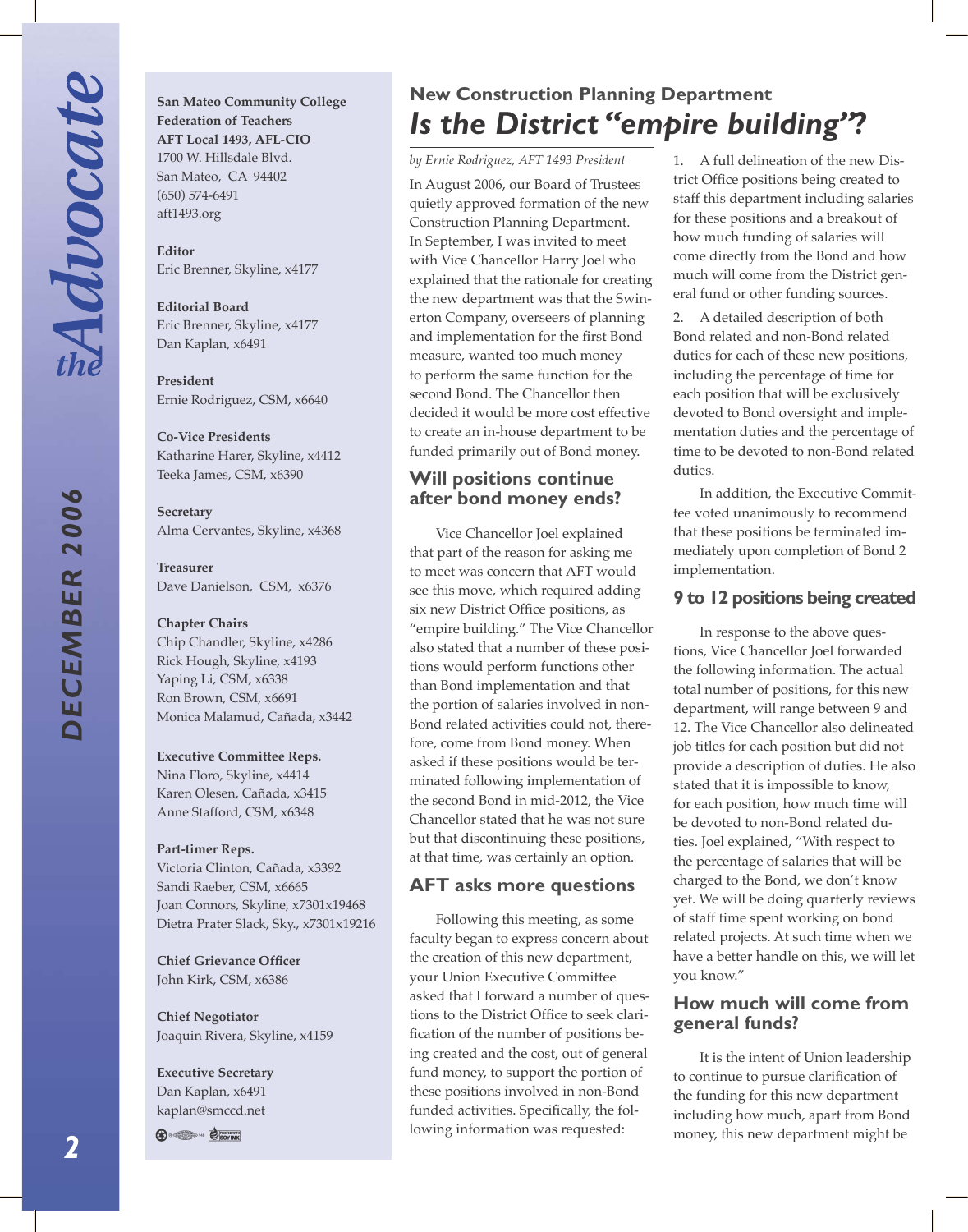Advocate

## *AFT files Unfair Labor Practice charge as CSM part-time librarians are given variable hours instead of semester-long assignments*

*by John Kirk, AFT 1493 Chief Grievance Officer*

The union and the district settled the grievance involving the part-time instructor who was not offered any classes after she had failed two students. The district agreed to a substantial monetary settlement in exchange for her resignation.

## *Part-time seniority case goes to arbitration*

The other part-time seniority case was not settled and went to arbitration on Nov.9<sup>th</sup>. This case involved a part-timer who was not rehired even though he had significantly greater seniority (11 years) and a significantly greater academic background (a Master's degree vs. a Bachelor's degree). The arbitration hearing lasted an entire day. The State-appointed arbitrator, Carol Vendrillo, heard testimony from a number of witnesses. The District was represented by John Beirs from the County Counsel's office and the union lawyer, Martin Fassler, represented the grievant. After the transcript of the hearing is printed, the lawyers have a few weeks to prepare their final arguments. The arbitrator then has 30 days to render her decision.

## *New grievance & Unfair Labor Practice charge at CSM Library*

A new grievance was filed on behalf of a number of adjunct librar-

costing the District during a time when we badly need to add new full time faculty positions. It is clear from data the Union has received, that lack of hiring to replace retired full time faculty is resulting in a significant overall reduction in the total number of full time faculty positions. In other words, it appears that retiring faculty are not being replaced in adequate numbers. While it seems reasonable to save money

ians. Since the three colleges have been opened, it has been the past practice of the district to give part-time librarians a contract for the entire semester with fixed days and hours, e.g. MWF 8am-2pm or Tu 8-2 and F 10-3). Right before the beginning of the Fall 2006 semester, part-time librarians at CSM were informed that they would be "assigned as needed." They were told that their hours would be variable – change during the semester from week to week. They were told that their total hours might be increased or cut depending on their availability. With a fixed schedule the librarians were able to arrange their other part time jobs, arrange other activities (one of the individuals is a member of two symphony orchestras and must commit to practices and performance schedules), and arrange their personal life. With a variable schedule at CSM, they can no longer make other commitments without making themselves less available at CSM. This is the same issue that many Wal-Mart employees have objected to, and Red Cross nurses just went out on strike over the issue of variable hours. The CSM administration has turned down the grievance. The union has filed an appeal to the Chancellor.

Because this new system is such a radical departure from past practice, the union filed an Unfair Labor Practice charge against the district for unilaterally changing hours of employment

previously paid to Swinerton, it would be unacceptable to divert a significant amount of general fund dollars to this new department. This truly would be empire building. Given the significant number of positions involved, the total amount of District general fund dollars needed to pay salaries could be significant, even if these positions are discontinued when the Bond implementation process ends in mid-2012. •

which is a mandatory subject for collective bargaining. Under the law the district must negotiate with the union any change in Hours of Employment. In this case, the college acted unilaterally. The Public Employment Relations Board is investigating the charge.

## *Professional Development Funding Clarified*

The union and the district have come to an agreement clarifying the language in §13.3.4 of the contract. That section spells out how much uncommitted money can be carried over from one year to the next.

#### **Old Language**

*4.4.4 Uncommitted monies in a fiscal year can be carried over to the next fiscal year. This will not reduce the following year's allocation for that college. No more than one third (1/3) of the funds can be carried over from year to year.*

#### **New Language**

*4.4.4 Ending balance funds in a fiscal year can be carried over to the next fiscal year. This fund carryover will not reduce the following year's allocation for that college. The full amount of uncommitted funds can be carried over, however no more than one-third 1/3 of each fiscal year's campus allocation can be carried over from year to year as uncommitted.*

Evidently the district has been inconsistent in its application of the old section. The new language makes it clear that the full amount of uncommitted funds should be carried over to the following year (unless those funds exceed 1/3 of the year's allocation). The union has sent a set of questions to the district administration in an attempt to ensure that the contractual amount of money due the Professional Development committees on each campus is credited to their account.•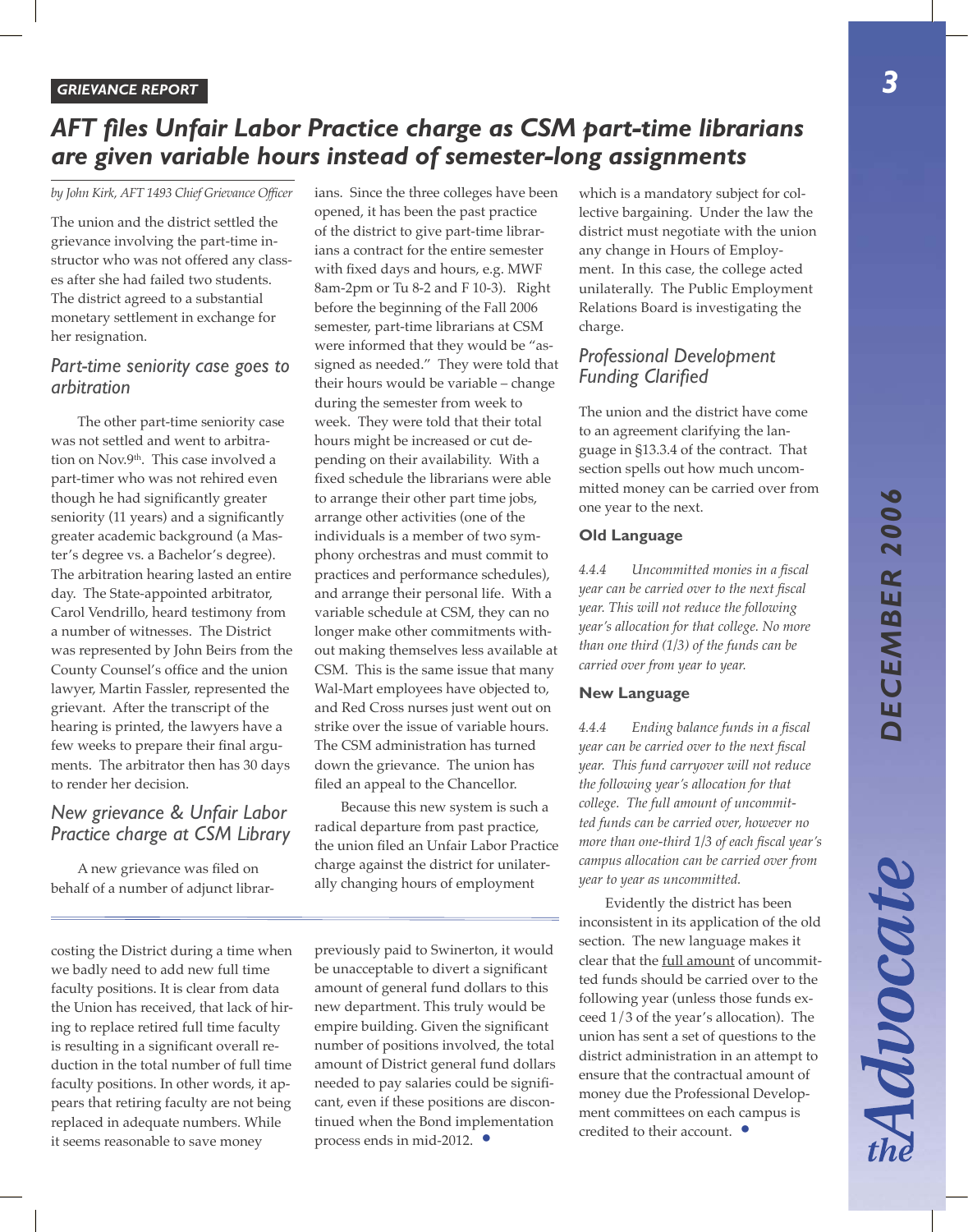DECEMBER 2006

## *Faculty express wide range of views on SLOs in AFT survey*

#### *continued from page 1*

*Wrong!*

4) standardization is bad; 5) SLOs represent an inappropriate, authority driven attempt to control what happens in the classroom; 6) SLOs are a way of blaming faculty for the learning problems of students; 7) SLOs are a way of blaming faculty for a failure to provide adequate resources to effectively educate students; 8) SLOs are not practical/will not work and there is no evidence they will lead to better learning outcomes. The following comments were typical of those who saw SLOs negatively.

*…there is an elephant in the room nobody wants to acknowledge publicly: the increasing lack of preparedness of college students to do what used to be considered college-level work. ... The SLO movement is based on the assumption that the professor is responsible for the success of the students. If we only spend more time on pedagogy and use the latest technology, all will be solved.* 

*I think SLOs are a first step towards a standardized exit exam and I am against them and against standardizing assessments. I feel that for a large portion of our CC population CC is their last chance to learn critical thinking and that standardized assessments will destroy that option. …. Administrators keep asking for proof that students are achieving the course objectives, and I have always said, Yes, they are called grades; I am sure you have heard of them. This is just more ridiculous extra work AND an attempt to take control over our classrooms. I feel that a unified effort on the part of unions and academic senates is the best way to make sure this doesn't get any worse.*

*I do not have a positive view of SLOs. …. It is taking a phenomenal amount of coordinating and faculty time to essentially arrive at where we were with learner objectives, etc. I am very conscientious about my syllabus and curriculum and do not feel this contributes to this process. I am also concerned that the national shift to rely on SLOs as an evaluative tool will be tied to federally mandated assessments (like SAT 9 and No Child Left Behind) and therefore funding of college institutions. The Bush administration has a Think Tank working on this right now and recently gave an update on their work/recommendations. Their initial "findings" are to require more "accountability of the community colleges" which of course will be tied to funding and further government influence in curriculum content. Thanks for asking this is potentially a very serious issue.*

## **Ambivalent feelings expressed**

Faculty who felt ambivalent about SLOs made comments such as:

*Our department has been developing the SLOs and have implemented an assessment of one SLO this semester. It has*  been good to meet as a department and discuss what we want *students to learn……It is also a time consuming project on one hand; on the other hand once the structure is created for one class it can be almost a cut and paste job to complete the rest. Thus it has the scent of more busy work…. In sum I think SLOs are a positive opportunity to learn about how we teach and what students learn. The structure and implementation of SLOs does pose significant concerns however.*

*While in principle the idea of SLO's is great, in practice it seems a lot of time and effort will be needed to implement* 

> *the process. Like most assessment procedures, this one seems very much attached to "political" agendas rather than academic goals. The specter of "accountability" seems too self evident. However, if properly applied, the process could prove very beneficial to all.*

*I believe there are both positive and negative contributions to the use of SLO's in our teaching. I do not feel that SLOs are totally awful (unnecessary) or totally great (essential). Positives:-Increased discussion of teaching techniques and philosophy between* 

*faculty – Increased discussion of faculty expectations of student performance – Increased openness and transparency in educational process. Negatives: - The drafting and implementation of SLOs and their assessment plans are long, timeconsuming processes. Faculty are already maxed out with regular teaching preparation and committee work. Therefore, if SLO implementation is to be required, then faculty should be compensated by extra pay or release time from teaching duties.*

I am so impressed by the range of responses and vitality of faculty dialogue that I plan to ask my fellow AFT leaders to work with me to host a series of faculty forums, one on each campus, early in the spring term. Hopefully, SLO coordinators can attend and we can continue this important dialogue in person. As we can see both with the war in Iraq and in Vietnam, a large endeavor, requiring significant time, energy and resources is probably doomed to failure if there is not a consensus among the general population to support the effort. Faculty do have power when it comes to development and implementation of SLOs. While WASC may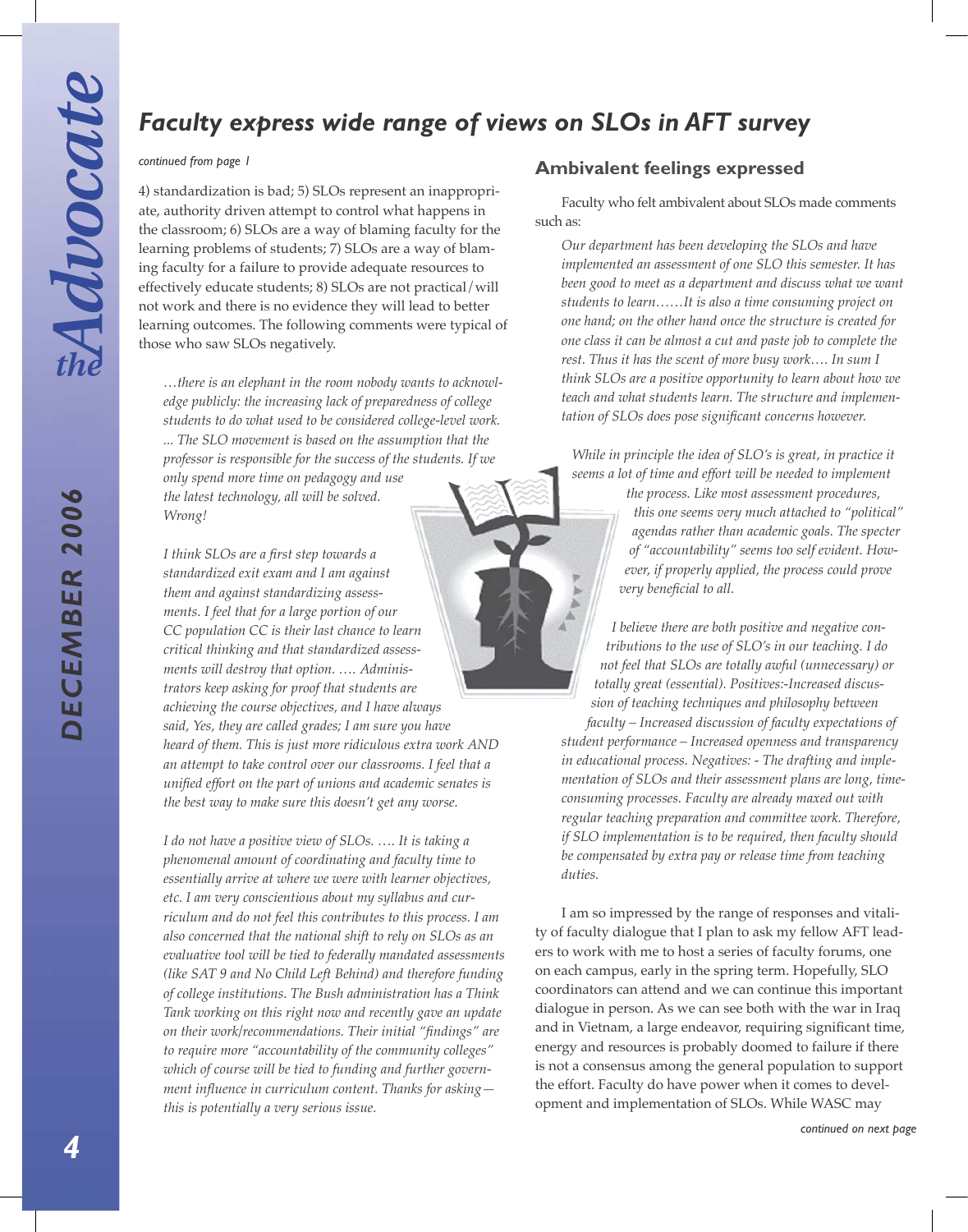Advocate

#### *Faculty views on SLOs*

#### *continued from the previous page*

require institutions of higher learning to develop SLOs, our faculty, as individuals, are not required by our Union contract to automatically participate in this process. Part time faculty are certainly not required to do other than teach their courses. Since faculty in all categories expressed very significant concerns about workload demands at a time when fewer full time faculty are being hired to replace those who retire, it seems a critical decision each faculty member must make about how to best utilize their valuable time. As instructors we are evaluated on our teaching and while we are all asked to serve on committees, and most want to be part of the larger college process, we have some significant degree of choice about where we put our time and energy.

#### **Potential rigidity and loss of control**

At the national level, articles continue to be published that document efforts to utilize "outputs" such as SLOs to evaluate, accredit and fund colleges and universities. Many, including myself, feel grave concern, about the abrogation of academic freedom and the potential rigidity and control involved in attempting to standardize higher education outcomes. To quote from one such article by Roy Vestrich, entitled, "The Academy Under Siege: Threats to Teaching and Learning in American Higher Education" appearing in the March 2006 AFT Higher Education Journal:

*For faculty, such a notion of uniform methods and outcomes is anathema to our understanding of student learning and instructional autonomy, and the call for uniformity raises significant questions about the range and scope of academic freedom and the very definitions of knowledge. This view of homogeneous and interchangeable instruction is widely seen by faculty to be founded in the limited experience of academic managers and their misinformed beliefs about the nature of pedagogy, learning and the profession. A colleague and I frequently refer to this troubling notion of education as the mere transference of neatly packaged modules of information that can be stacked up free of human interference as the "Lego Block Theory of Teaching and Learning."*

In another article entitled "Shared Governance in the California Community Colleges", Linda Collins, former ASCCC President and Los Medanos College faculty member writes,

*Nationwide, attacks on public education have been accompanied by the rise of new managerial ideologies that devalue the academy and promote corporate models. AB1725 reforms were implemented at the same time that these larger counterforces were gathering momentum. In* Management Fads in Higher Education: Where They Come From, What They Do, Why They Fail*, Robert Birnbaum, a professor of higher education and former university administrator, identifies fads such as manage-* *ment by objective (MBO), total quality management (TQM), continuous quality improvement (CQI), and business process re-engineering (BPR), all of which have been visited upon community colleges.*

 *It is not an accident that these corporate-style reforms have taken square aim at faculty governance—a form of power sharing that is not available to faculty at most private proprietary institutions. Many people agree that the reformers intend to dismantle faculty governance. As Terry O'Banion, one of the chief gurus of the "change" movement puts it, we need to overthrow the "traditional architecture of higher education." After all, once we replace concern for "process" with a focus on "product," the means to achieving the desired product no longer really matter. If it can be made without investing in the deliberative processes of governance, so much the better.*

 *Even more objectionable than the movement's disregard for faculty governance is its devaluation of the educational experience. If the aim is to produce "student learning outcomes," the process of inquiry, the joys of discovery, and the relationships between faculty members and students are not of much consequence in their own right. In the end, O'Banion and his supporters offer an instrumentalist (and reductionist) approach to knowledge.*

### **Spellings wants outcomes-based evaluations for colleges**

As referred to by one of our previously quoted faculty, the national Commission on the Future of Higher Education is currently being pressured by Margaret Spellings, Secretary of Education and author of the "No Child Left Behind" legislation, to utilize the accreditation process to force institutions of higher learning to be evaluated, regulated and accredited almost exclusively on the basis of "outcome" measures such as SLOs. (See the article by Burton Bollag entitled, "Spellings Wants to Use Accreditation as a Cudgel" in *The Chronicle of Higher Education* issue dated November 24, 2006.)

 Despite my misgivings about SLOs, I certainly do not want to be seen as trying to tell my colleagues what they should or should not think or do. Rather, in opening this dialogue, my hope is to allow faculty a forum to express their views about a process which has been presented in a top down fashion. We as faculty were not really asked how we felt about undertaking the development of SLOs. My hope is also to encourage faculty to be more conscious of both the pros and cons associated with SLO development and implementation. I, for one, have been enriched by this dialogue

*continued on next page*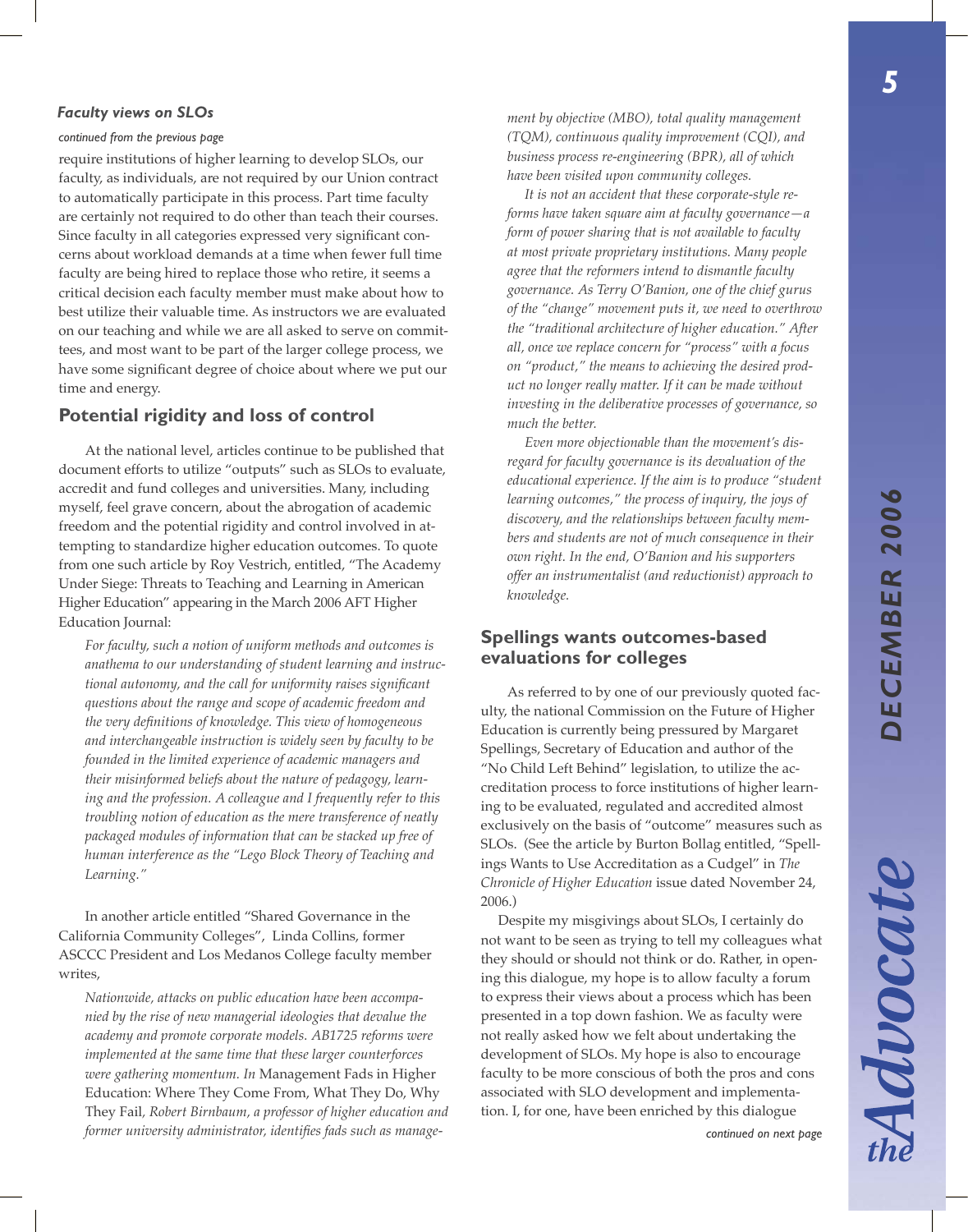DECEMBER 2006

## *Meet Anne Stafford, new CSM Representative to the AFT 1493 Executive Committee*

#### *by Anne Stafford, AFT 1493 Exec. Committee Rep.*

I stumbled into the California Community College system in 1979 after a rather inauspicious high school career. Let's just say that I had more important things to do than go to class. To this day, I feel I owe Diablo Valley College, and all of my instructors there, a huge debt of gratitude. It was there that I learned the best field of study is the one that excites you; it was there that my interest in the labor movement was first piqued, through an introduction to writers like Howard Zinn, Rebecca Harding Davis, and Charlotte Perkins Gilman; and it was there that I eventually came to the conclusion that I wanted to teach at a community college. From DVC, I transferred to UC Berkeley, where I majored in Humanities, and, after a year and a half of waiting tables to pay for my first trip to Europe, I got my M. A. at San Francisco State in English Literature, along with a Certificate in Teaching Composition.

In 1990, while I was still doing my graduate work, I began teaching English Composition at SFSU as a parttime lecturer. Once I had graduated, I was able to piece together a full-time teaching load of five classes between

the English Department and the College of Business, while still being classified as a part-time lecturer. During my ten years at SFSU, I learned all too well, through personal experience and



the experience of others, the value of having a strong union to represent faculty, especially part-time faculty. Early in my teaching career, I became active in the CFA (California Faculty Association); in my last two years there I had begun training as a member of the Faculty Rights Panel. I also served as a lecturer representative on the English Composition Committee, which, among other things, set policies that determined working conditions of *Anne Stafford*

part-time faculty at SFSU. Though not serving in any official capacity in AFT 1493 until this year, since coming to CSM in 2000, I have attended campus forums, occasionally attended retreats, and have stayed well informed about union business. This year I decided it was time to get more actively involved in sharing the responsibility for making our union the best it can be. It IS my union, so I got involved.

In addition to my interest in the union, I am committed to advancing Integrative Learning at CSM. In this arena I taught in a Learning Community with Jeremy Ball for two years; I taught English 100 as part of our Learning Community confluence model, "The Tragedy of the Commons" in Spring 2006 and will teach it again next semester; and I will teach in our new confluence model, "What the Fork?" in Fall 2007. In conjunction with my direct involvement in Learning Communities, I am currently part of the Writing Across the Curriculum coaching team.

I am excited about the opportunity I now have to represent my CSM colleagues on the Executive Committee of AFT 1493. I hope faculty will let me know when they have concerns, questions or ideas about how our union does, and can, represent all of us.  $\bullet$ 

## *President's Letter: Faculty views on SLOs*

#### *continued from the previous page*

and by the varying perspectives of my faculty colleagues. Again, I encourage you to visit the AFT website and read the many interesting comments and draw your own conclusions.

In closing, let me suggest that we all start to look beyond the immediate horizon of final exams and start to focus, with great reverence and anticipation, on one of the best aspects of our academic calendar, semester break, a time to celebrate, renew and regroup.

Let me wish you all the very best in the coming holiday season. I definitely intend to make the most of the semester break by taking time to enjoy family and friends. I also plan to take a little time to head south of the border to recharge my batteries and allow everything to settle back into its' proper place. After all, we must maintain our cosmic perspective. The San Mateo Community College District is, truly, only a small part of a much larger universe of possibilities.  $\bullet$ 

*To read all of the faculty comments on SLOs, go to the AFT 1493 website: aft1493.org and click on: Faculty Surveys*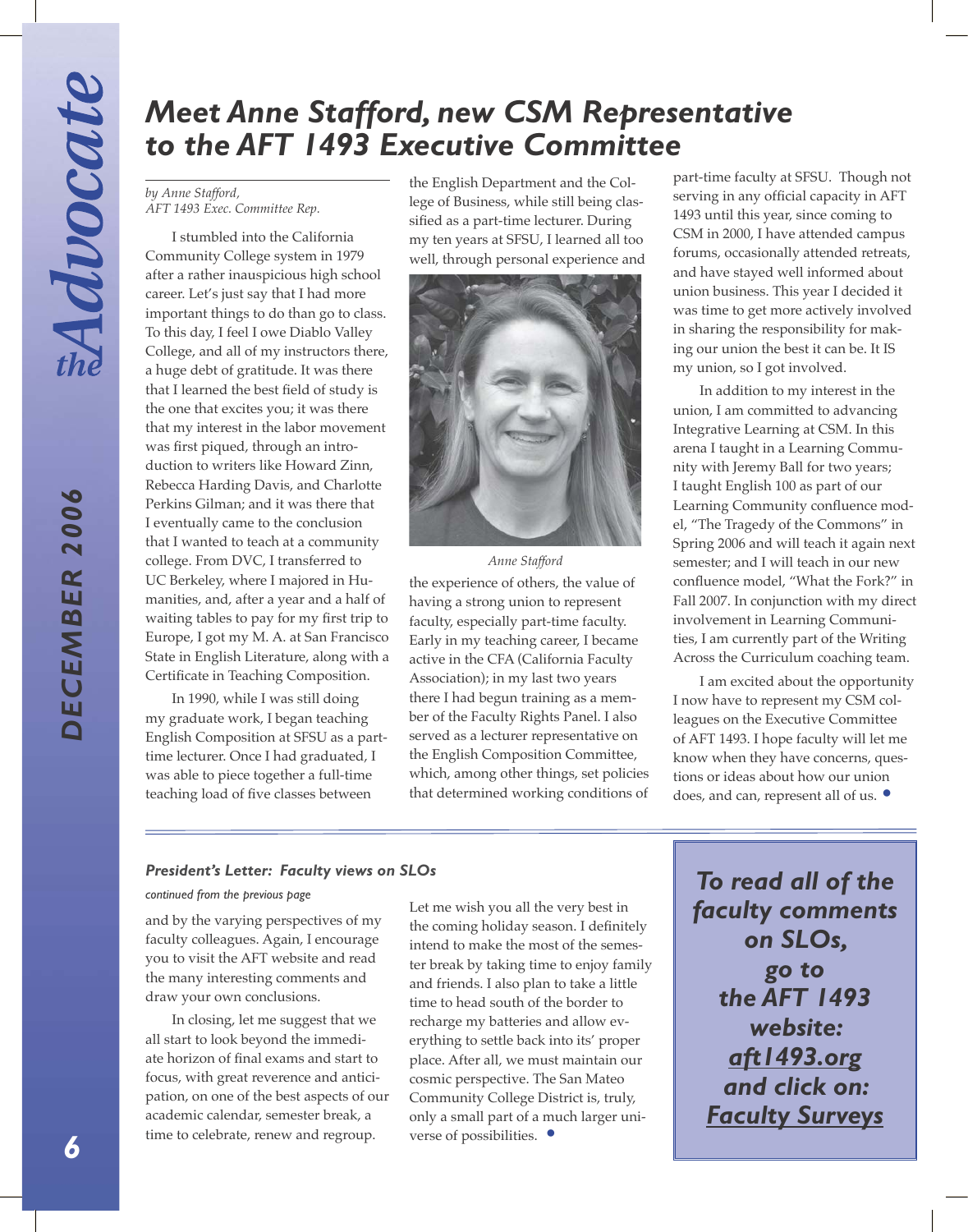Advocat

## *AFT 1493 Executive Committee endorses resolution in support of striking teachers in Oaxaca, Mexico*

## **Oaxacan teachers have been on strike since May and have been joined by a citizen's movement fighting against repressive state authorities**

*The Executive Committee of AFT Local 1493 recently passed the following "Resolution in Solidarity with the People of Oaxaca" without any dissenting votes. A slightly modified version of this resolution was passed in mid-November by both the San Francisco Labor Council, AFL-CIO, and the Los Angeles Labor Council, AFL-CIO. AFT Local 1021, which represents about 11,000 members of United Teachers of Los Angeles, also recently passed this resolution and AFT Local 4400, representing faculty at Cabrillo College, passed a modified version of this resolution on December 4. The CFT leadership has indicated its general support of the resolution.*

*As a result of the educational work undertaken by various AFT locals around the country, greater numbers of American unions appreciate the importance of supporting the just demands of the Mexican teachers movement in alliance with the Popular Assembly of the Peoples of Oaxaca.*

Resolution in Solidarity with the People of Oaxaca

Whereas, 70,000 teachers in the State of Oaxaca, Mexico -- organized in Section 22 of the National Teachers Union (SNTE) -- went on strike in May 2006 demanding that all teachers across the State receive wage increases and wage parity, and that all school children be provided with shoes, breakfast and uniforms to go to school; and

Whereas, in June 2006, the government of the State of Oaxaca, led by Governor Ulises Ruiz Ortiz, unleashed the first brutal attack against the strike encampments set up by teachers and their supporters; death squads working with state authorities assassinated striking teachers; and

Whereas, the people of Oaxaca - through their labor, community, political, religious and indigenous organizations -- then rallied behind the teachers and formed a Popular Assembly of the Peoples of Oaxaca (APPO) to urge the authorities to meet the strikers' just and legitimate demands, and, with the Teachers, to demand the resignation of Governor Ruiz. At that point it became not only a teachers' strike, but a powerful people's strike for justice and against violent repression; and



*Striking teachers rally in Oaxaca*

Whereas, on October 29, 2006, the Federal government of President Vicente Fox sent in 4500 special troops to tear down the barricades and many of the encampments that the Teachers and people of Oaxaca had created to defend their strike; and

Whereas, Mexicans across the political spectrum have commented on the not-so-behind-the-scenes role of the U.S. Embassy. The Bush-appointed U.S. Ambassador Tony Garza stated on October 28 that the Fox administration had delayed too long, and needed to send in Federal troops to Oaxaca. An hour later Fox announced his decision to send in troops, which he implemented the following day; and

Whereas, over the first six months of struggle in Oaxaca, more than 20 people have been killed, including a north American video journalist, and hundreds wounded by troops, police and paramilitary forces. Hundreds have been "disappeared" (many of them feared dead). And many hundreds of union and community activists have been jailed. Yet the popular forces in their hundreds of thousands have continued to march.

Therefore Be It Resolved, that the San Mateo Community College Federation of Teachers, AFT Local 1493, joins with labor and democratic rights organizations in Mexico and around the world in urging the federal and state governments in Mexico to seek every avenue to a peaceful solution to the conflict in Oaxaca; and

Be it Further Resolved, that we urge the Mexican authorities to settle the conflict by meeting the legitimate demands put forward by the teachers and the Popular Assembly of the Peoples of Oaxaca, including: (1) Immediate withdrawal of all troops and paramilitary units from the city and state of Oaxaca, (2) Stop the repression and state-sponsored killings, (3) Removal from office of Governor Ulises Ruiz Ortiz, instigator of the reign of terror, (4) Release all detainees and political prisoners, and (5) Governor Ruiz and others responsible must be brought to justice.

Be it Finally Resolved, that we forward these demands to the San Mateo Labor Council, the CFT and AFT, the California Labor Federation, AFL-CIO and Change to Win Federation, urging them to embrace these demands and to act in solidarity with the teachers and popular movement of Oaxaca. •